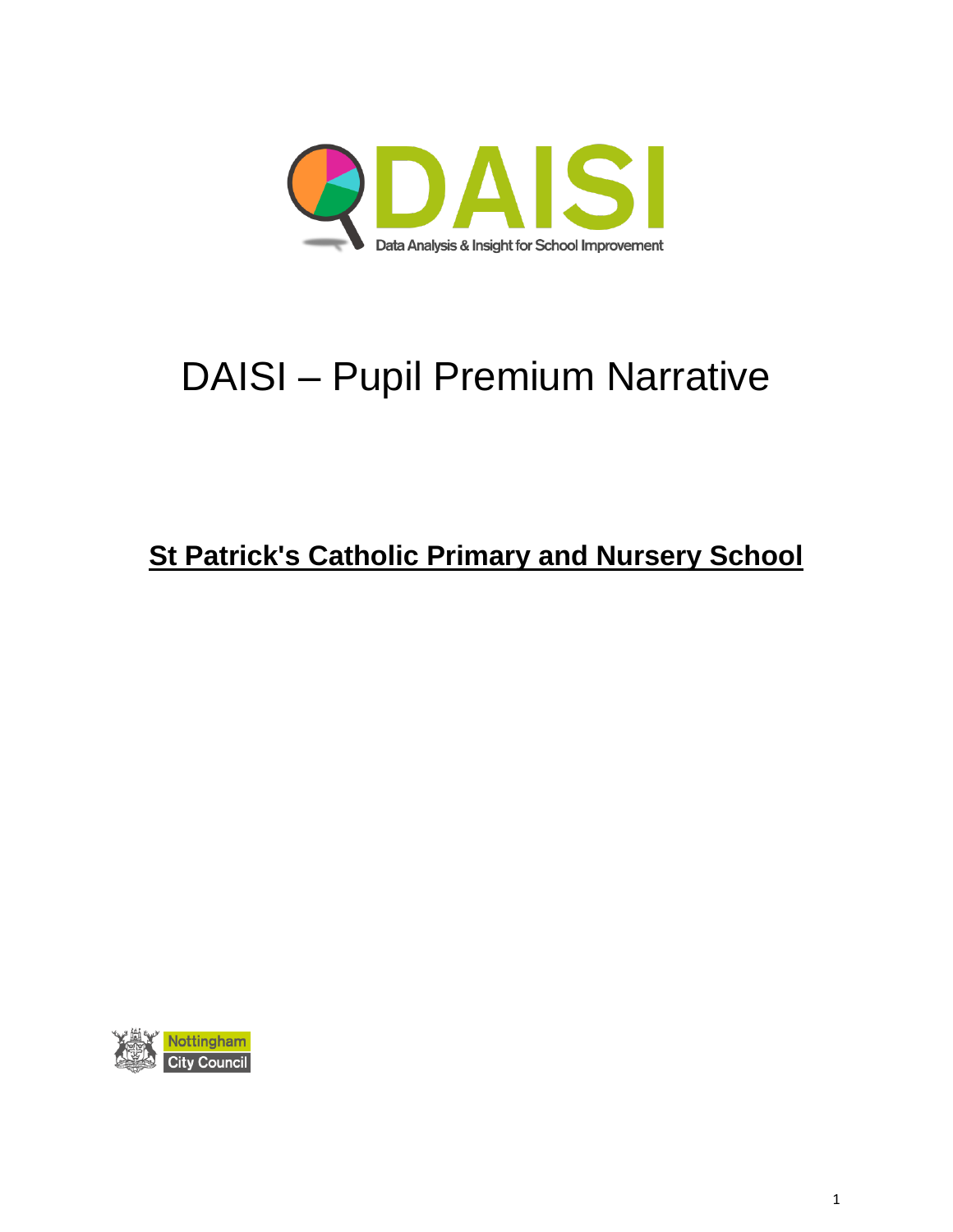# **Analysis of Pupil Premium**

'Disadvantaged pupils' refers to those pupils who attract government pupil premium funding, namely:

- Pupils claiming free school meals at any point in the last six years, and
- Pupils in care or who left care through adoption or another formal route.

Non-disadvantaged pupils are referred to as the "Other pupils".

# **Key**

- The light bars represent the School's Disadvantaged results.
- The grey lines represent the School's Non-Disadvantaged ("Other") results.
- The dark lines represent the National Other.

Please note: OFSTED will not comment separately:

- Cohort sizes under 11, when considering a single year's results.
- Cohort sizes under 6, when considering more than one year's results.

For example:

- If a cohort size was 5, the results for that cohort would not be commented on separately at all.
- If a cohort size was 6 in one year and 9 in another, a single year's results for that cohort would not be commented on, but OFSTED may comment on the trend.
- If a cohort size was 11 in a single year, OFSTED may comment on that year's results for that cohort in isolation.

In the analysis, the phrase "in line with" indicates that the results were less than 1 pupil away, either above or below, or in terms of progress, is within 0.20.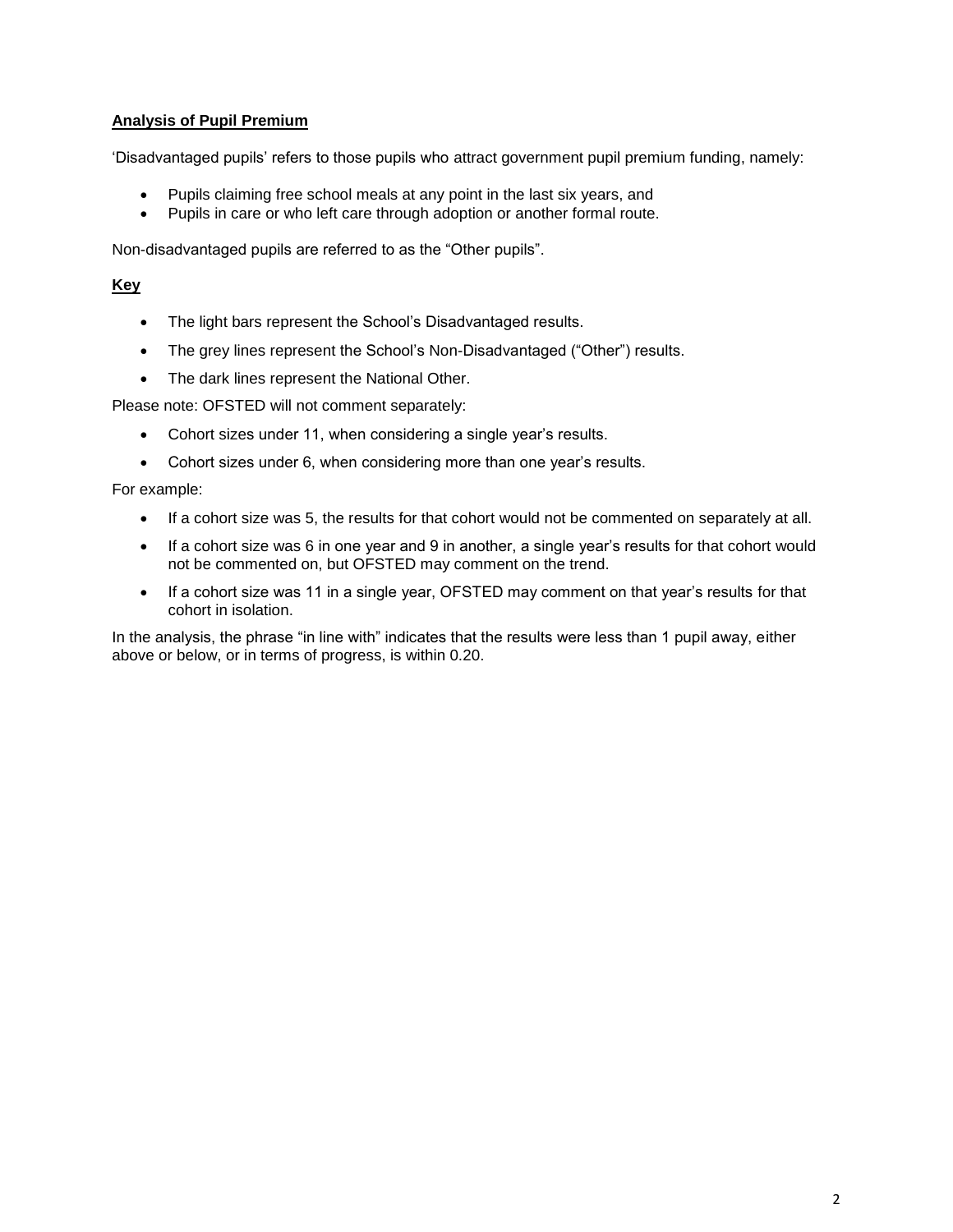#### **Early Years**



- In 2018, 67% (2 out of 3) of our disadvantaged pupils obtained a Good Level of Development this is up 17% from 2017.
- This is in line with the National Other and in line with the School Other.
- In 2018, our 3 disadvantaged pupils had an Average Total Points Score of 33.7 this is up 1.2 points from 2017.
- This is 0.6 points above the National Other but 1.5 points below the School Other.



#### **Phonics**

- In 2018, 75% (3 out of 4) of our disadvantaged pupils passed the Year 1 Phonics Test this is up 4% from 2017.
- This is in line with the National Other and in line with the School Other.
- In 2018, our 4 disadvantaged pupils decoded 36.5 words this is up 5.1 words from 2017.
- This is 2 words above the National Other but 0.9 words below the School Other.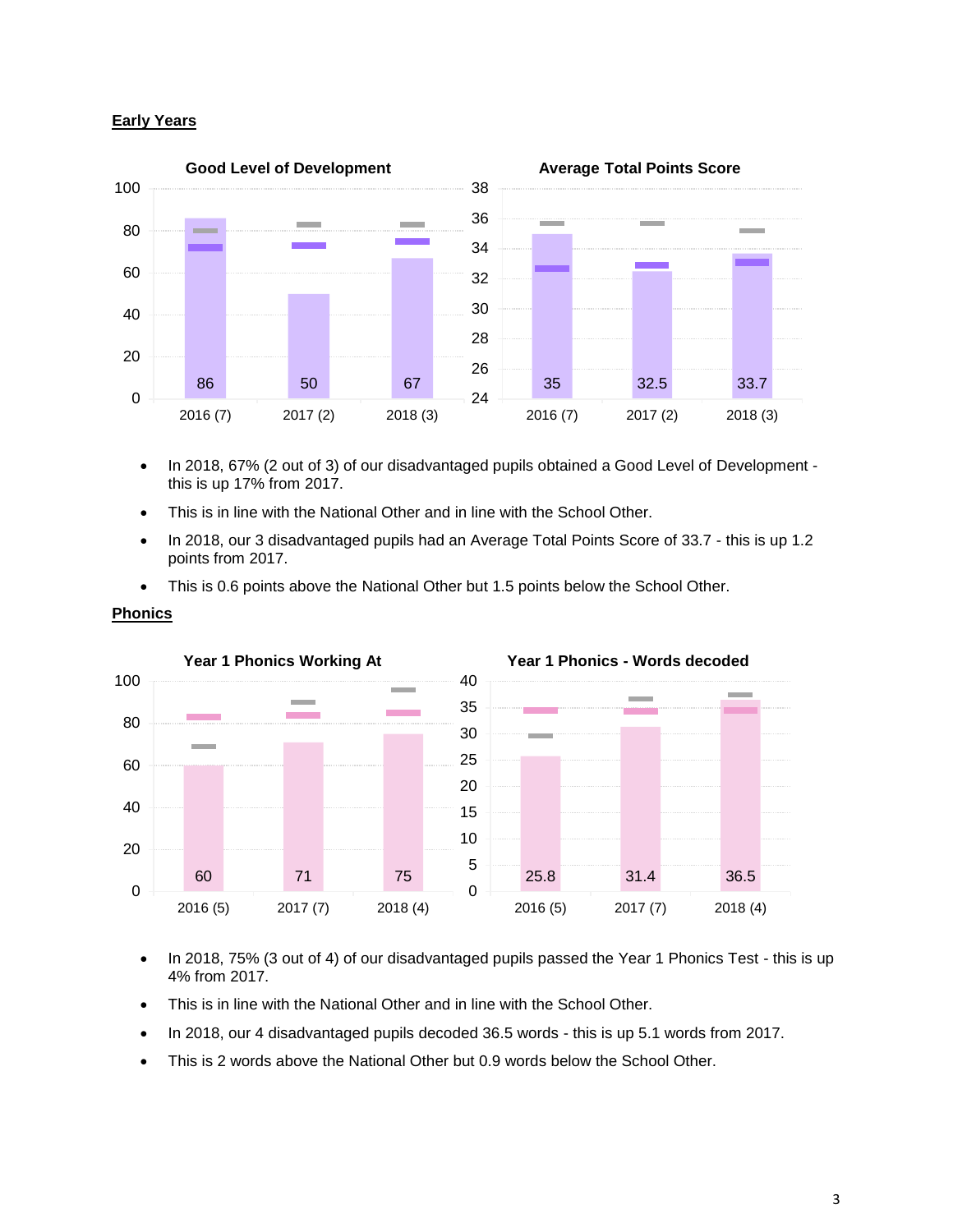#### **Key Stage 1 - Reading**



- In 2018, 71% (5 out of 7) of our disadvantaged pupils obtained at least the Expected Standard in Reading - this is up 4% from 2017.
- This is in line with the National Other and in line with the School Other.
- In 2018, 14% (1 out of 7) of our disadvantaged pupils obtained the Greater Depth Standard in Reading - this is down 3% from 2017.
- This is 15% (1 pupil) below the National Other and 15% (1 pupil) below the School Other.



#### **Key Stage 1 - Writing**

- In 2018, 71% (5 out of 7) of our disadvantaged pupils obtained at least the Expected Standard in Writing - this is up 4% from 2017.
- This is in line with the National Other and in line with the School Other.
- In 2018, 0% (0 out of 7) of our disadvantaged pupils obtained the Greater Depth Standard in Writing - this is down 33% from 2017.
- This is 18% (1 pupil) below the National Other and 25% (1 pupil) below the School Other.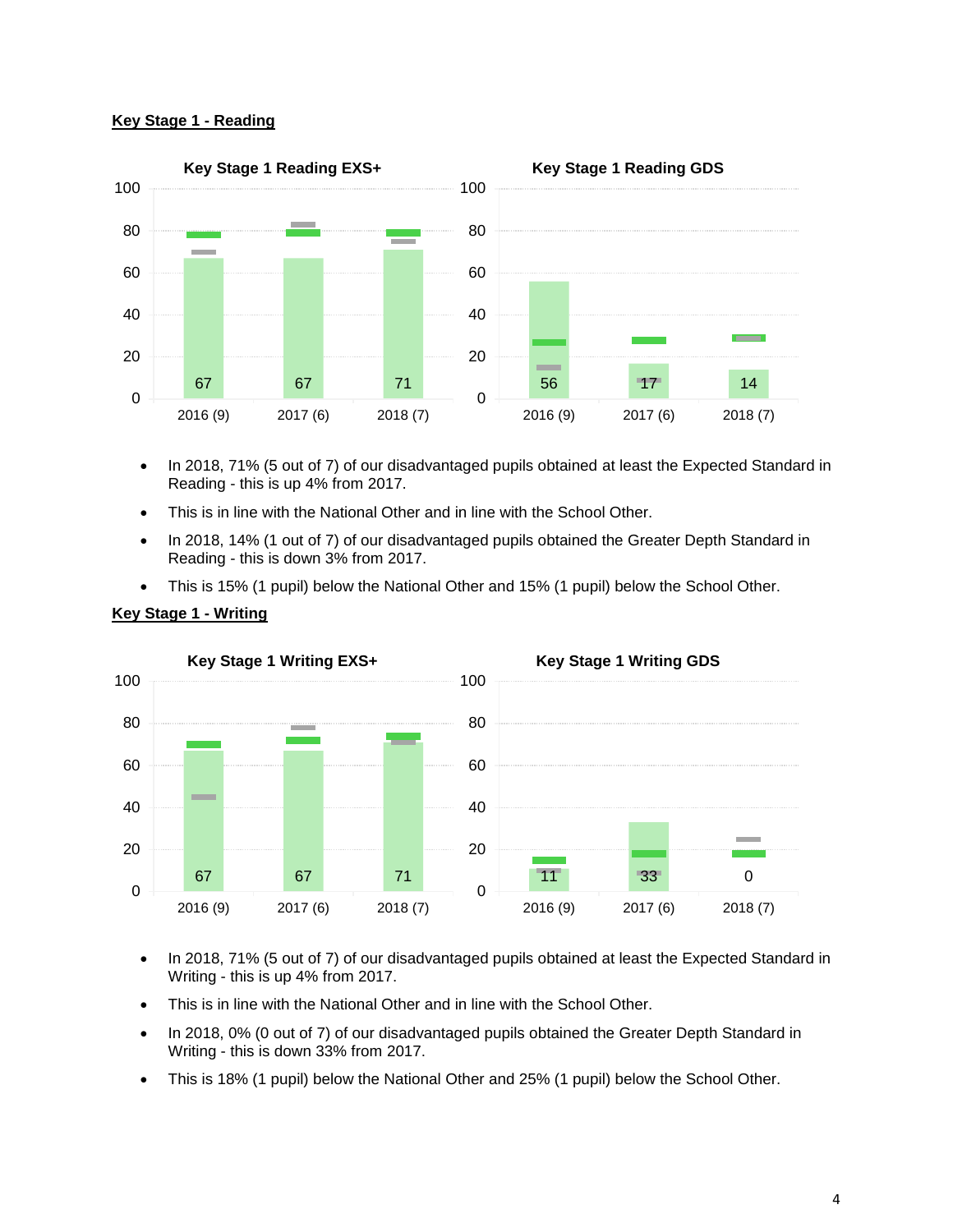#### **Key Stage 1 - Maths**



- In 2018, 71% (5 out of 7) of our disadvantaged pupils obtained at least the Expected Standard in Maths - this is up 4% from 2017.
- This is in line with the National Other and in line with the School Other.
- In 2018, 0% (0 out of 7) of our disadvantaged pupils obtained the Greater Depth Standard in Maths - this is down 17% from 2017.
- This is 24% (1 pupil) below the National Other and 25% (1 pupil) below the School Other.





- In 2018, 71% (5 out of 7) of our disadvantaged pupils obtained the Expected Standard in Science - this is up 4% from 2017.
- This is 15% (1 pupil) below the National Other and in line with the School Other.
- In 2018, 71% (5 out of 7) of our disadvantaged pupils obtained at least the Expected Standard in RMW - this is up 4% from 2017.
- This is 20% (1 pupil) above the National Other and in line with the School Other.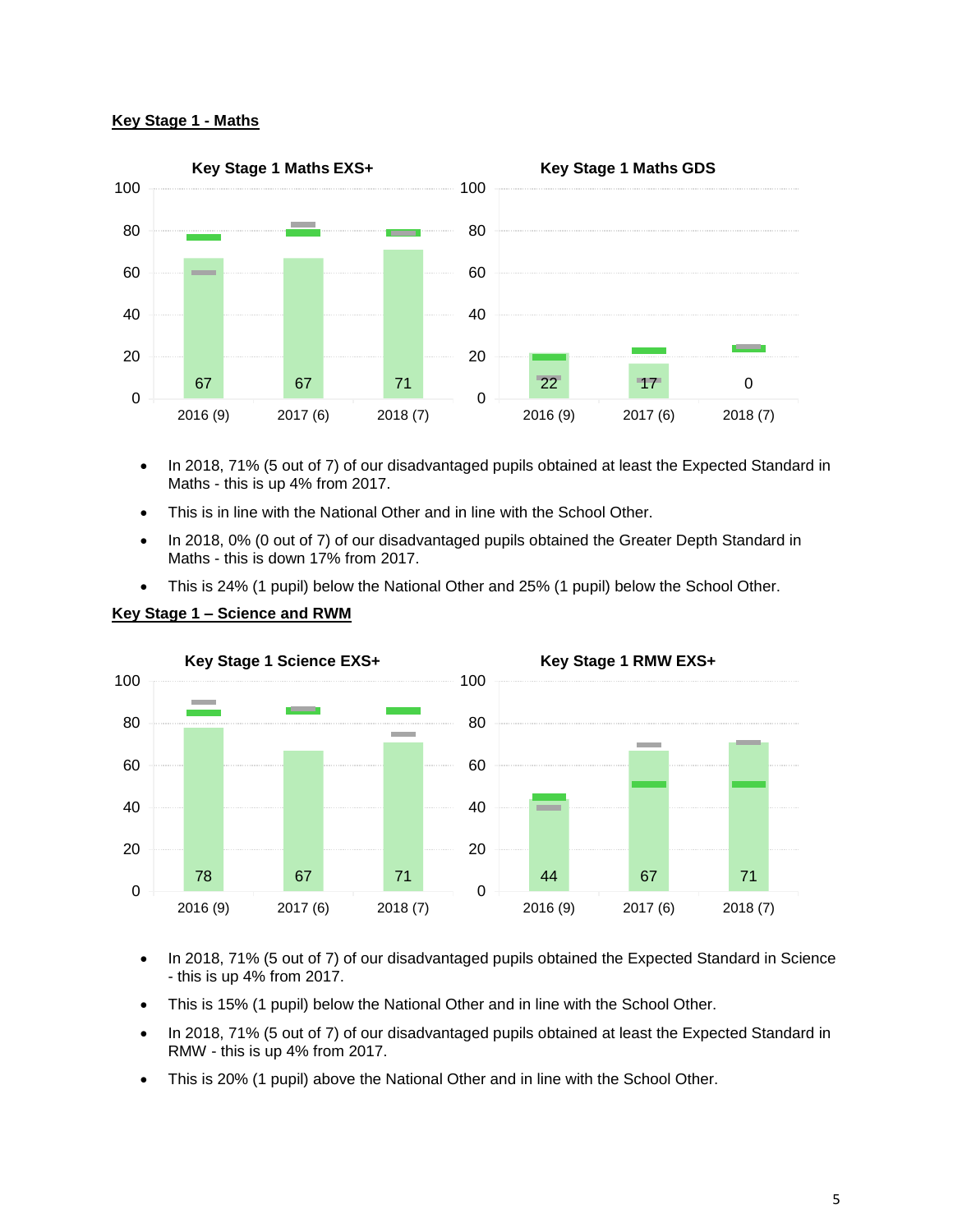#### **Key Stage 2 - Reading**



- In 2018, 77% (10 out of 13) of our disadvantaged pupils obtained at least the Expected Standard in Reading - this is up 12% from 2017.
- This is in line with the National Other and 14% (1 pupil) above the School Other.
- In 2018, 23% (3 out of 13) of our disadvantaged pupils obtained the Greater Depth Standard in Reading - this is up 5% from 2017.
- This is 10% (1 pupil) below the National Other but 17% (2 pupils) above the School Other.



#### **Key Stage 2 - Writing**

- In 2018, 77% (10 out of 13) of our disadvantaged pupils obtained at least the Expected Standard in Writing - this is up 1% from 2017.
- This is in line with the National Other and in line with the School Other.
- In 2018, 8% (1 out of 13) of our disadvantaged pupils obtained the Greater Depth Standard in Writing - this is down 27% from 2017.
- This is 16% (2 pupils) below the National Other but 8% (1 pupil) above the School Other.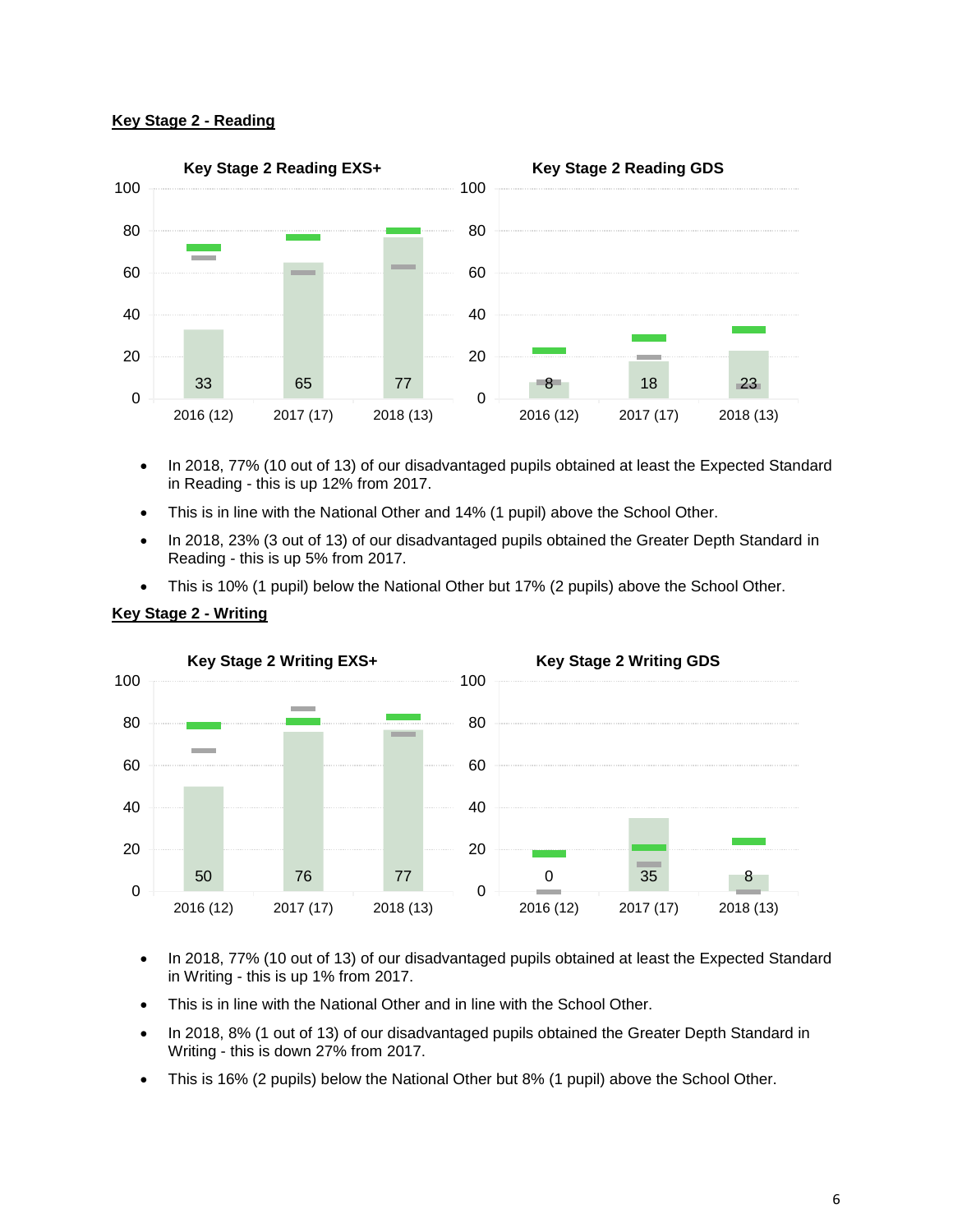## **Key Stage 2 – Maths**



- In 2018, 62% (8 out of 13) of our disadvantaged pupils obtained at least the Expected Standard in Maths - this is down 26% from 2017.
- This is 19% (2 pupils) below the National Other but 12% (1 pupil) above the School Other.
- In 2018, 8% (1 out of 13) of our disadvantaged pupils obtained the Greater Depth in Maths this is down 21% from 2017.
- This is 20% (2 pupils) below the National Other and 17% (2 pupils) below the School Other.



## **Key Stage 2 – GPS**

- In 2018, 77% (10 out of 13) of our disadvantaged pupils obtained at least the Expected Standard in GPS - this is up 1% from 2017.
- This is in line with the National Other and 8% (1 pupil) above the School Other.
- In 2018, 38% (5 out of 13) of our disadvantaged pupils obtained the Greater Depth Standard in GPS - this is down 9% from 2017.
- This is in line with the National Other and in line with the School Other.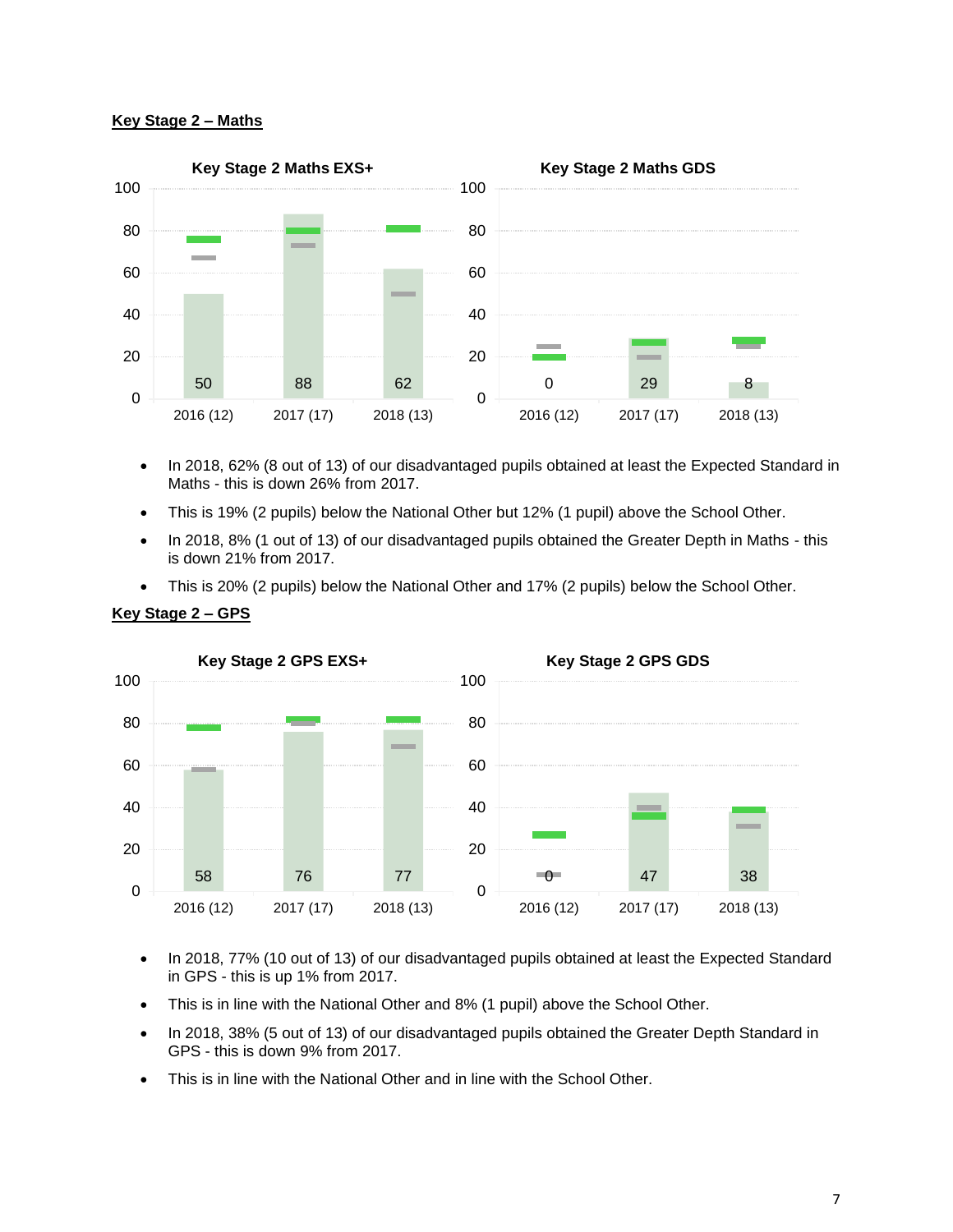#### **Key Stage 2 – RWM**



- In 2018, 62% (8 out of 13) of our disadvantaged pupils obtained at least the Expected Standard in RWM - this is down 3% from 2017.
- This is 8% (1 pupil) below the National Other but 12% (1 pupil) above the School Other.
- In 2018, 8% (1 out of 13) of our disadvantaged pupils obtained the Greater Depth in RWM this is down 4% from 2017.
- This is in line with the National Other and 8% (1 pupil) above the School Other.



#### **Key Stage 2 – Science**

- In 2018, 69% (9 out of 13) of our disadvantaged pupils obtained the Expected Standard in Science - this is down 19% from 2017.
- This is 18% (2 pupils) below the National Other and 12% (1 pupil) below the School Other.